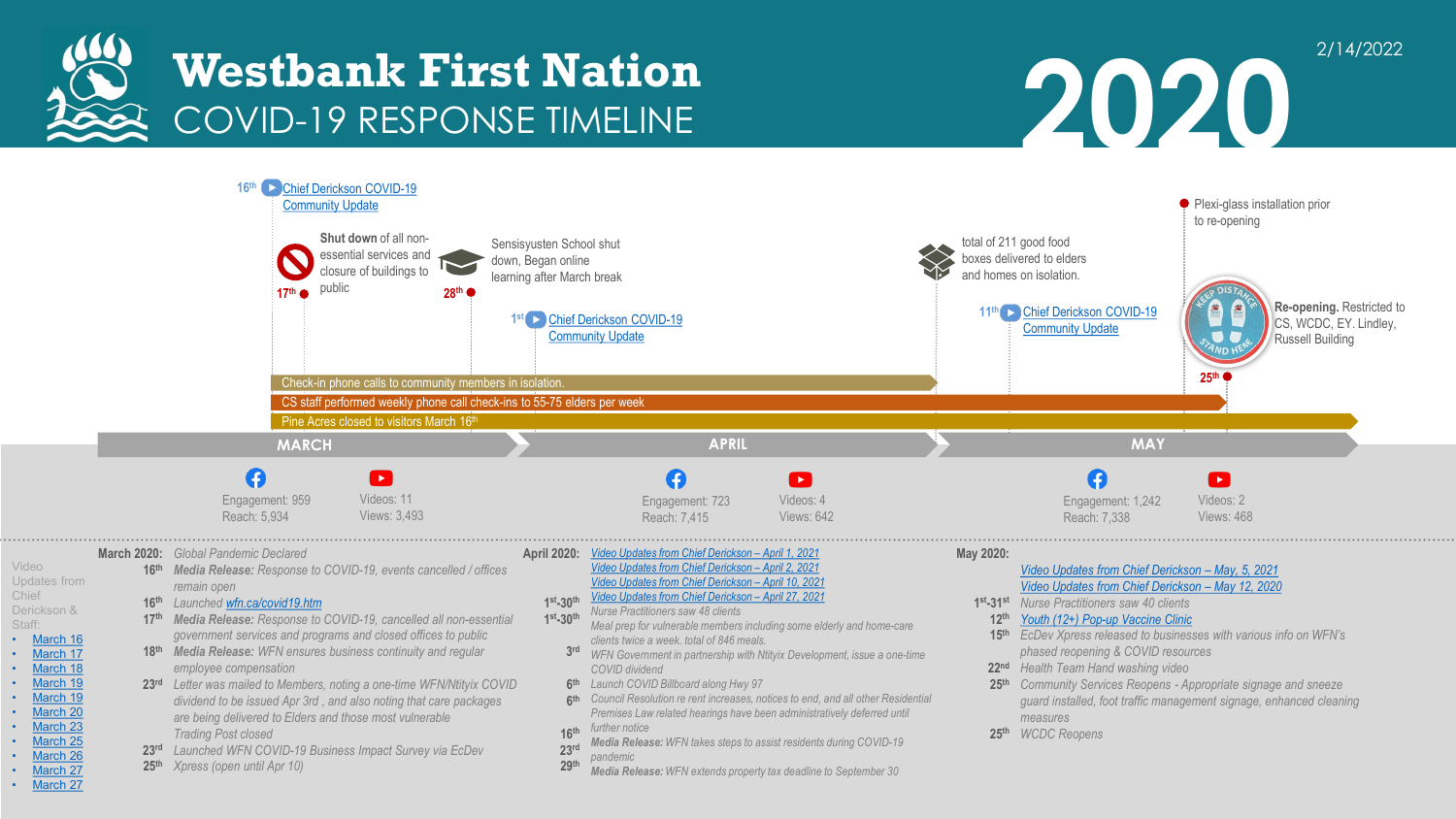





- *Lindley Building Reopens - Appropriate signage and sneeze guards*  **1st** *installed, foot traffic management signage, enhanced cleaning measures*
- *Youth Centre Reopens, along with Early Years* **15th**
- *Skatepark and Sportcourt Reopens* **18th**
- *Museum Reopens* **25th**
- *Landlords*
- *[Video Update from Chief Derickson](https://youtu.be/i9rEHQBd0MQ)* **21st**
- *[Video Update from Chief Derickson](https://youtu.be/-KUhszRGt7s)* **23rd**

*Cancelled WFN's September AGM* **28th**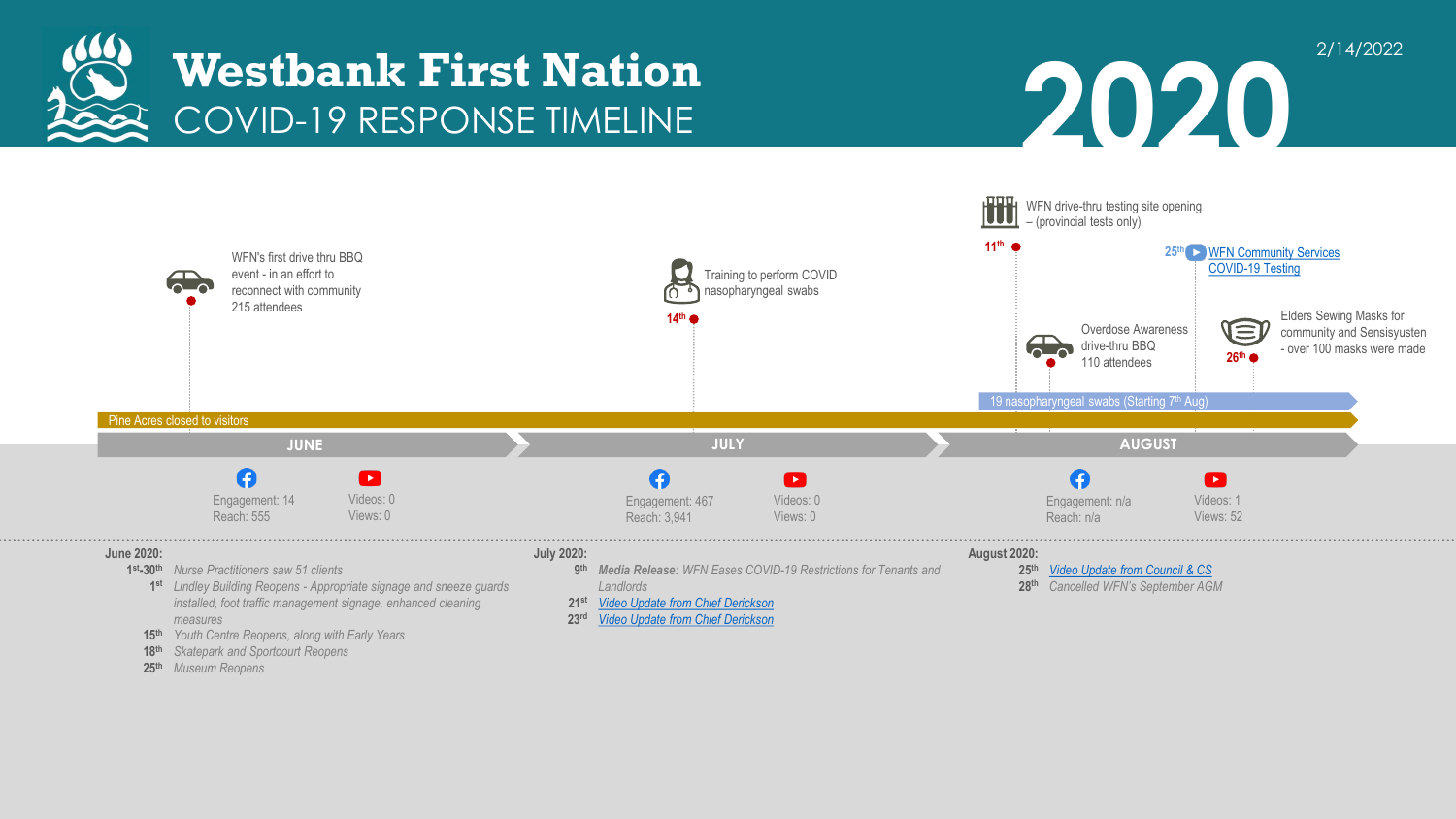

 $\bullet$ . Department Head COVID-19 Update



*gatherings cancelled*

*morning at 0900.*

*Second Billboard Campaign launched* **23rd**

**2020**

2/14/2022

*Outdoor drive-through testing site set up at Community Services* **20th**

*Thursday morning at 0900 (occasional Friday). Stopped during the vaccination clinics and then have started up biweekly on Thursday* 

**Ongoing** Department Head COVID-19 Updates. Scheduled weekly every

*Tenants and Landlords*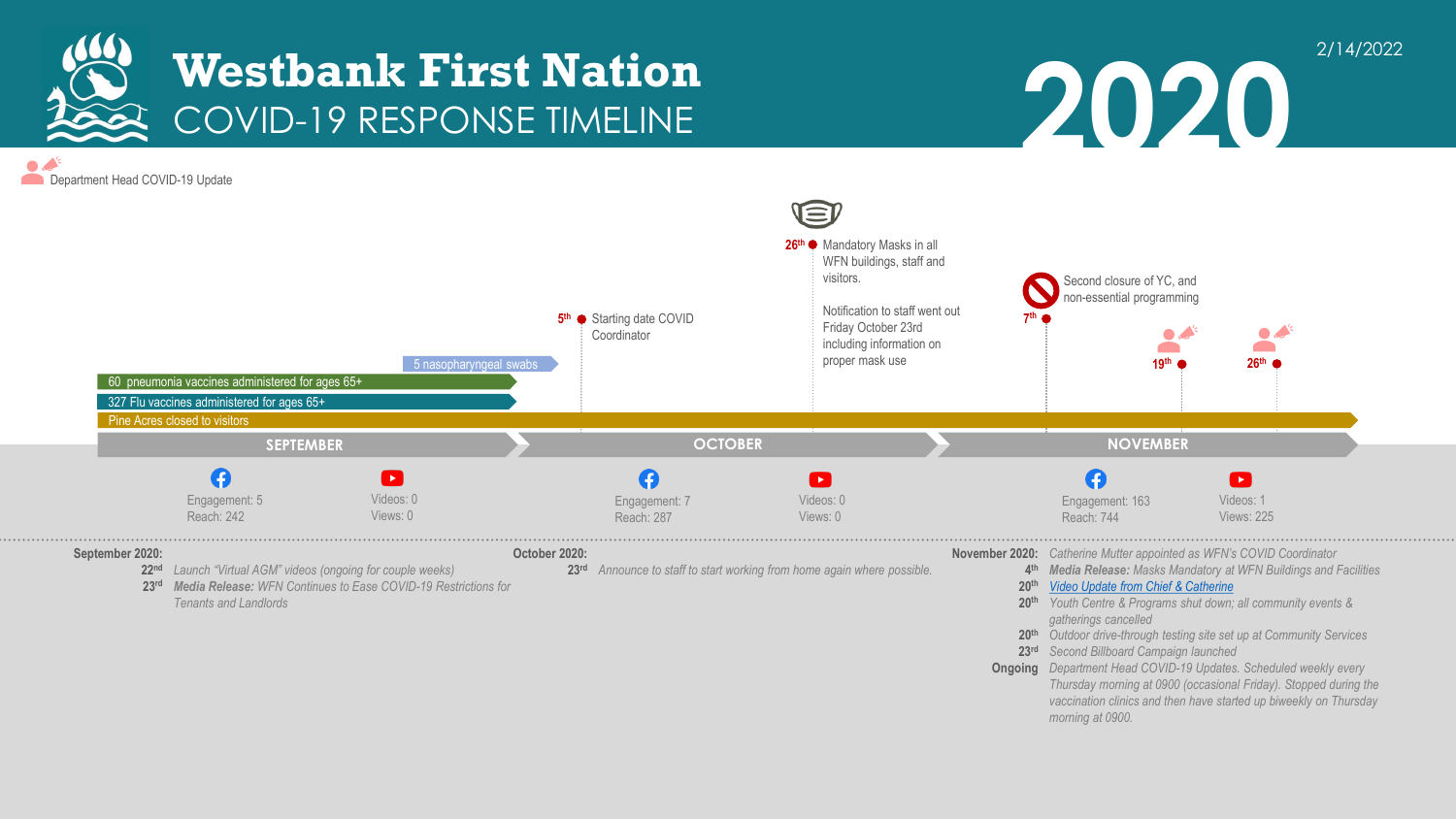

**2020**

**Department Head COVID-19 Update** 



#### **December 2020:**

- *Media Release:WFN Extends Rental Increase Freeze to July 1, 2021* **3rd**
- *Two positive COVID results at WFN facilities/giftstore/museum* **17th**
- *Close Lindley Building, Community Services, School & WCDC* **18th**
- *Established COVID Response Team including Council to meet every*  **18th** *12-24 hours to review the situation.*
- *[Daily Video Updates from Chief Derickson](https://youtu.be/koPzJm8tCr8)* **18th – 23rd** *[Daily Video Updates from Chief Derickson](https://youtu.be/vmtUQsfhOvE) [Daily Video Updates from Chief Derickson](https://youtu.be/OowiFqe_okw) [Daily Video Updates from Chief Derickson](https://youtu.be/MBuZkUadg2s) [Daily Video Updates from Chief Derickson](https://youtu.be/8_ywPk84XYk)*
	- *Informal Council Meeting with Members* **21st**
	- *Implement daily health checks for staff entering WFN buildings* **23rd**
	- *Informal Council Meeting with Members* **23rd**

# **Abbott ID Now - Rapid Testing Machine**



2/14/2022

### **Highlights:**

- Receive results in 15 minutes, we are now able to initiate contact tracing sooner. This has been key in identifying positive cases and limiting the spread.
- WFN nursing staff received complete training in abbott ID Now Rapid Testing machine
- Partnership with Pine Acres to provide rapid test to staff, as needed, to protect our elders.
- This machine helped us the most during the month of December and January as we saw a spike in cases on reserve.

*NOTE: COVID-19 was also raised as an Agenda Topic at all General Membership Mtgs (once/3 mths) and EDC mtgs (once/2 mths)*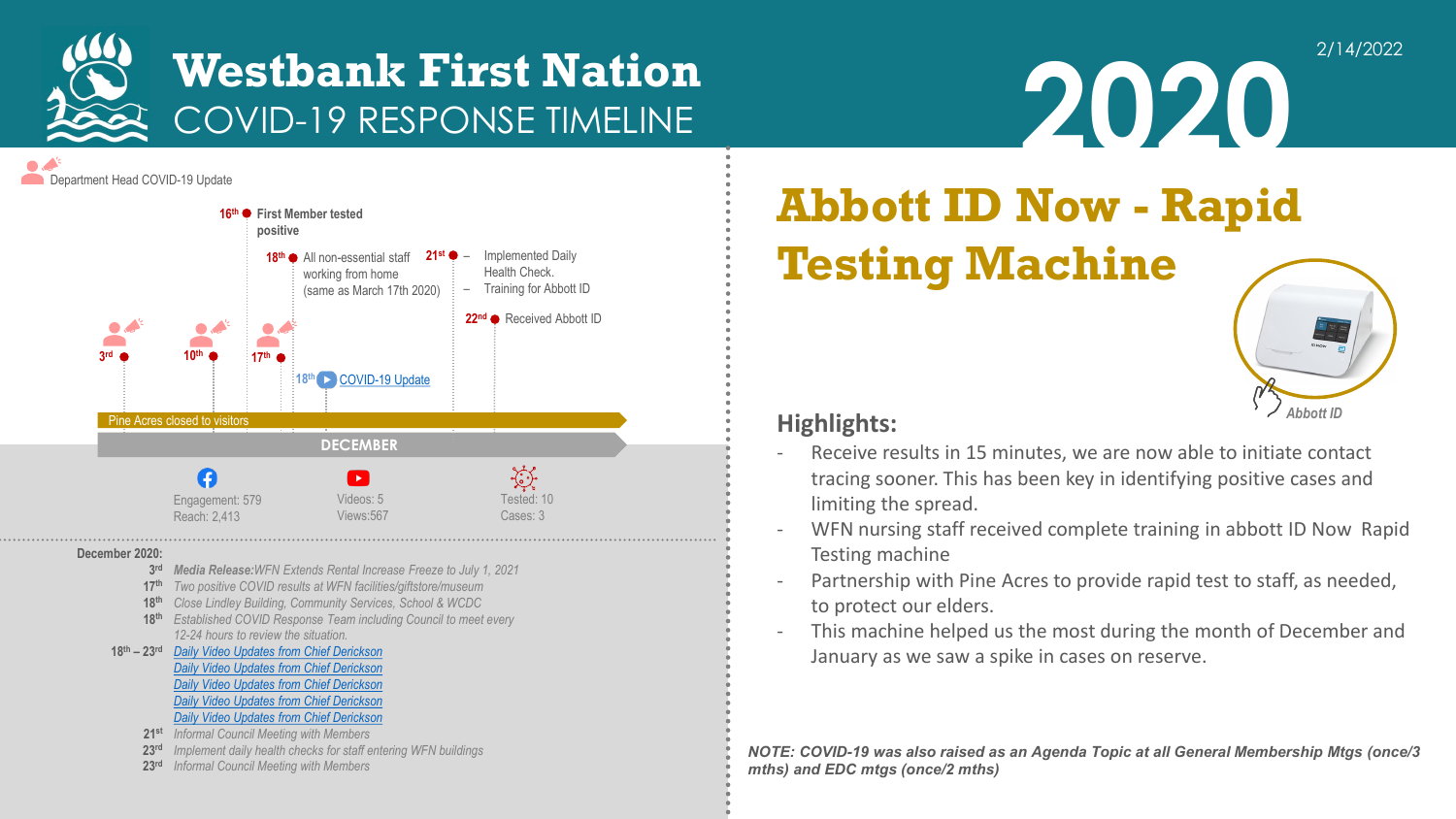



2/14/2022

 $\bullet$ . Department Head COVID-19 Update



*[Video update from Chief Derickson](https://youtu.be/vHcj195_OdE)*

**12th**

*\*\*\*11 of 12 of the positive cases were asymptomatic when tested*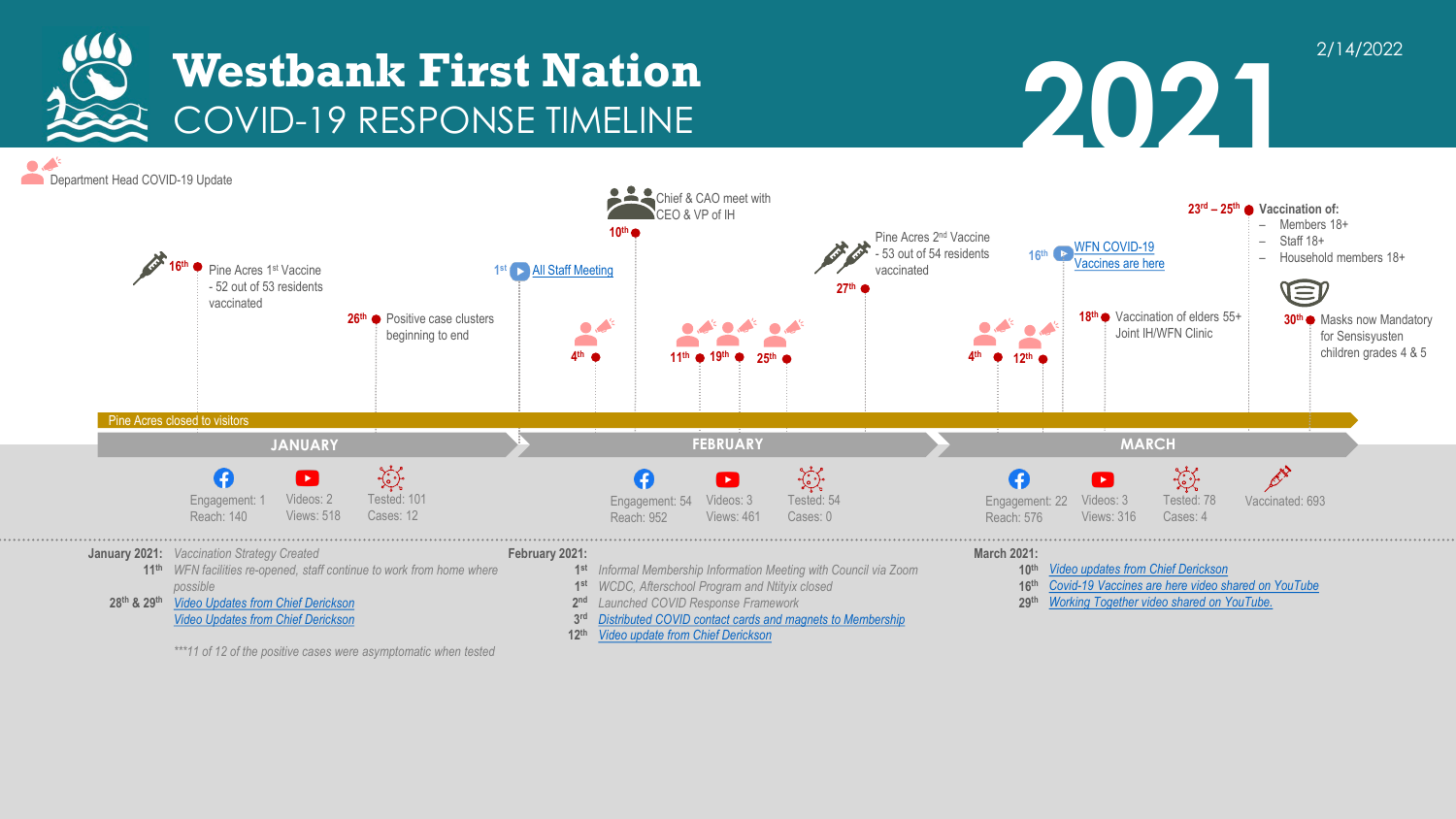

**2021** 

2/14/2022



- *a 3-week period. [WFN Facilities Update](https://www.wfn.ca/news/facilityupdate2021.htm?CategoryID=47070&Include=2&SortType=2&SortDirection=2)* **20th**
- *56 doses given to WFN youth*  **21st**
- *FNHA partners & WFN met milestones for launching a "go live" date* **21st**
- *Snecwips Heritage Museum offers virtual tours* **15th** *Facilities re-opened include Ballfield (booking advised), Elders Hall*  **22nd** *(open), Gymnasium & weight room (booking required), Multipurpose room (Open)*

*Updates from WFN CEO*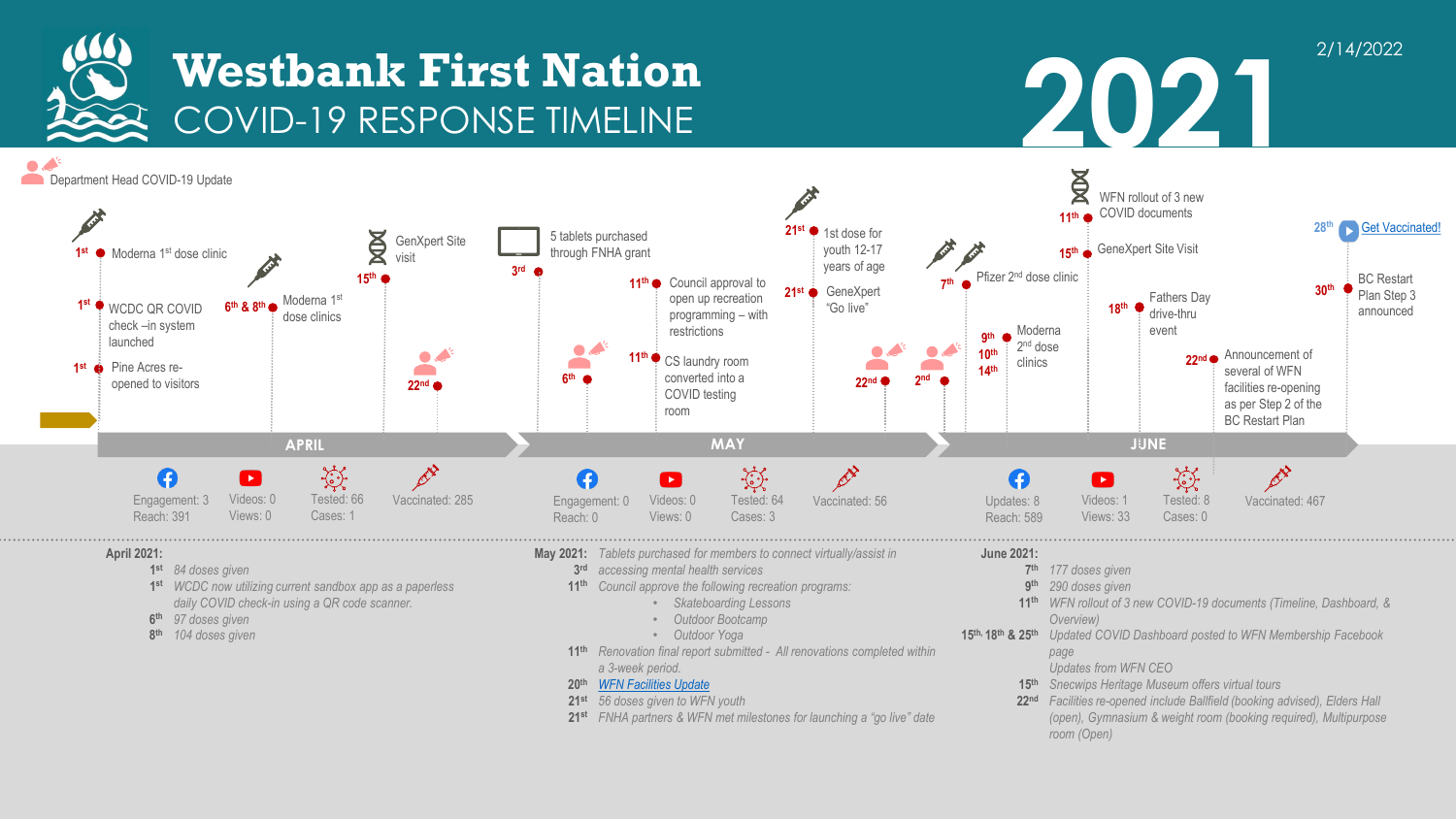

 $\bullet$ . Department Head COVID-19 Update



#### **July 2021:**

- Updated COVID Dashboard posted to WFN Membership Facebook **2nd**
- page New restrictions in Central Okanagan due to declared outbreak **29th** 
	- Masks are mandatory
	- Travel out of Central Okanagan not recommended for those who are unvaccinated.
	- Any large gatherings are recommended to take place outdoors only

#### **August 2021:**

**1st 12th 18th 21st**

- Covid-19 updates issued in the WFN Newsletter
- [Covid-19 Community Update](https://www.wfn.ca/news/ccupdate2.htm?CategoryID=47070&Include=2&SortType=2&SortDirection=2)
- [Covid-19 Vaccine Clinic Community Update](https://www.wfn.ca/news/vaxclinic.htm?CategoryID=47070&Include=2&SortType=2&SortDirection=2)
- WFN Community Services completed the monitoring period and now operate as a testing facility; independent of other labs.
- **27th** [Covid-19 Testing information](https://www.wfn.ca/news/covidtesting.htm?CategoryID=47070&Include=2&SortType=2&SortDirection=2)

#### 2/14/2022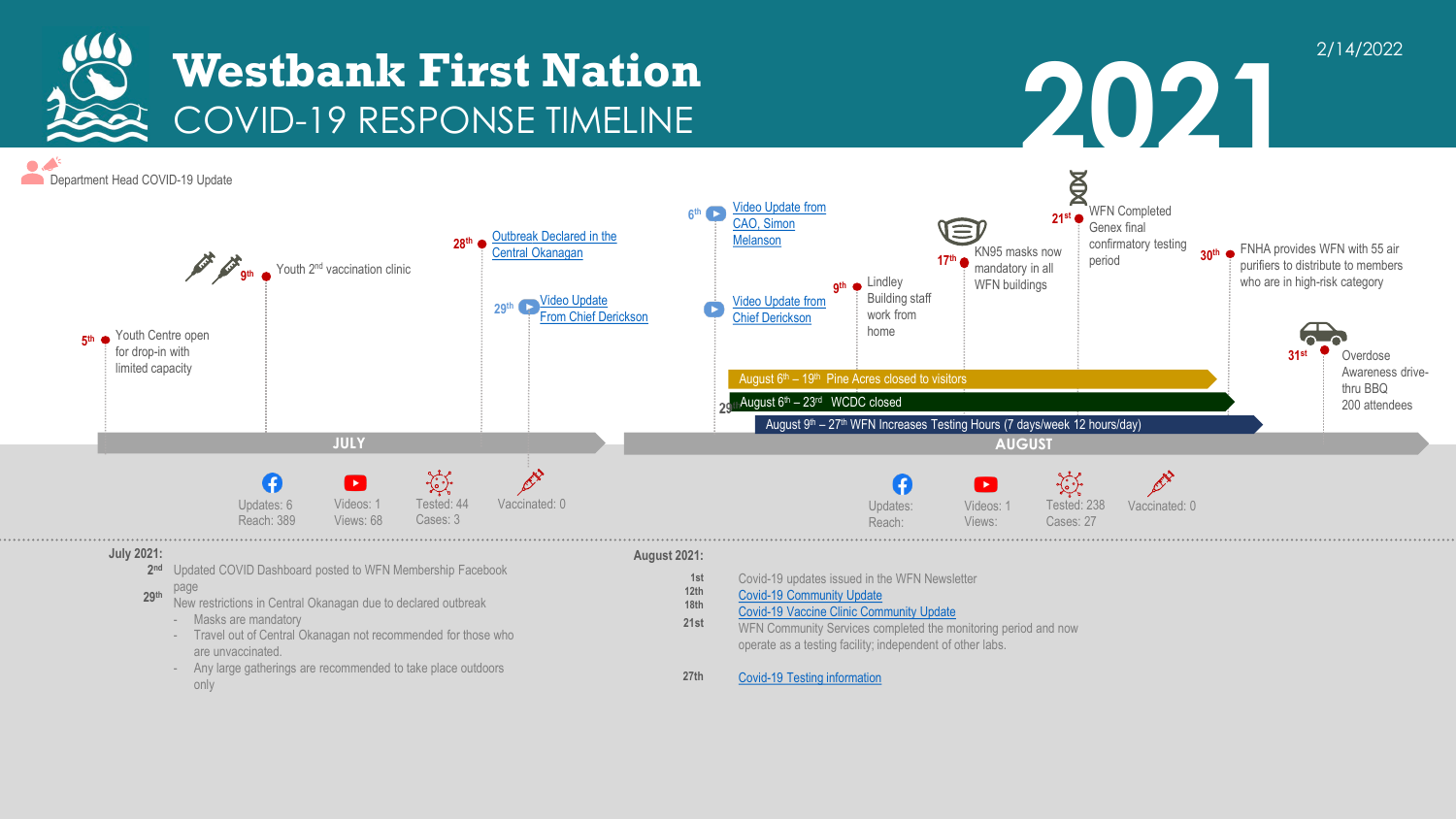



2/14/2022



- *Updated COVID-19 Dashboard is shared with membership daily –* **1st - 10th**  *after Sept 10th it is shared Weekly*
	- *Updated COVID Timeline posted to WFN Membership Facebook*  **8th** *page*
	- *WFN releases BC Services Card App Tutorial BC Services App Tutorial is updated and shared with Membership* **8th**
	- *Proof of vaccination is now required to enter some events, services, and businesses.* **27th**
- *Updated COVID Dashboard posted to WFN Membership Facebook*  **25th - 29th** *WFN hosts the Annual General Meeting virtually via zoom page*
- **3rd** WFN hosts the Annual General Meeting virtually via zoom
	- *WFN begins to see an uptick in cases (12 active) update via social*  **12th** *media is provided to Membership via social media.*
	- *WFN notifies members of upcoming Booster dose clinics* **22nd**
	- *Health Canada approves the Pfizer COVID vaccine for children ages 5-11* **30th**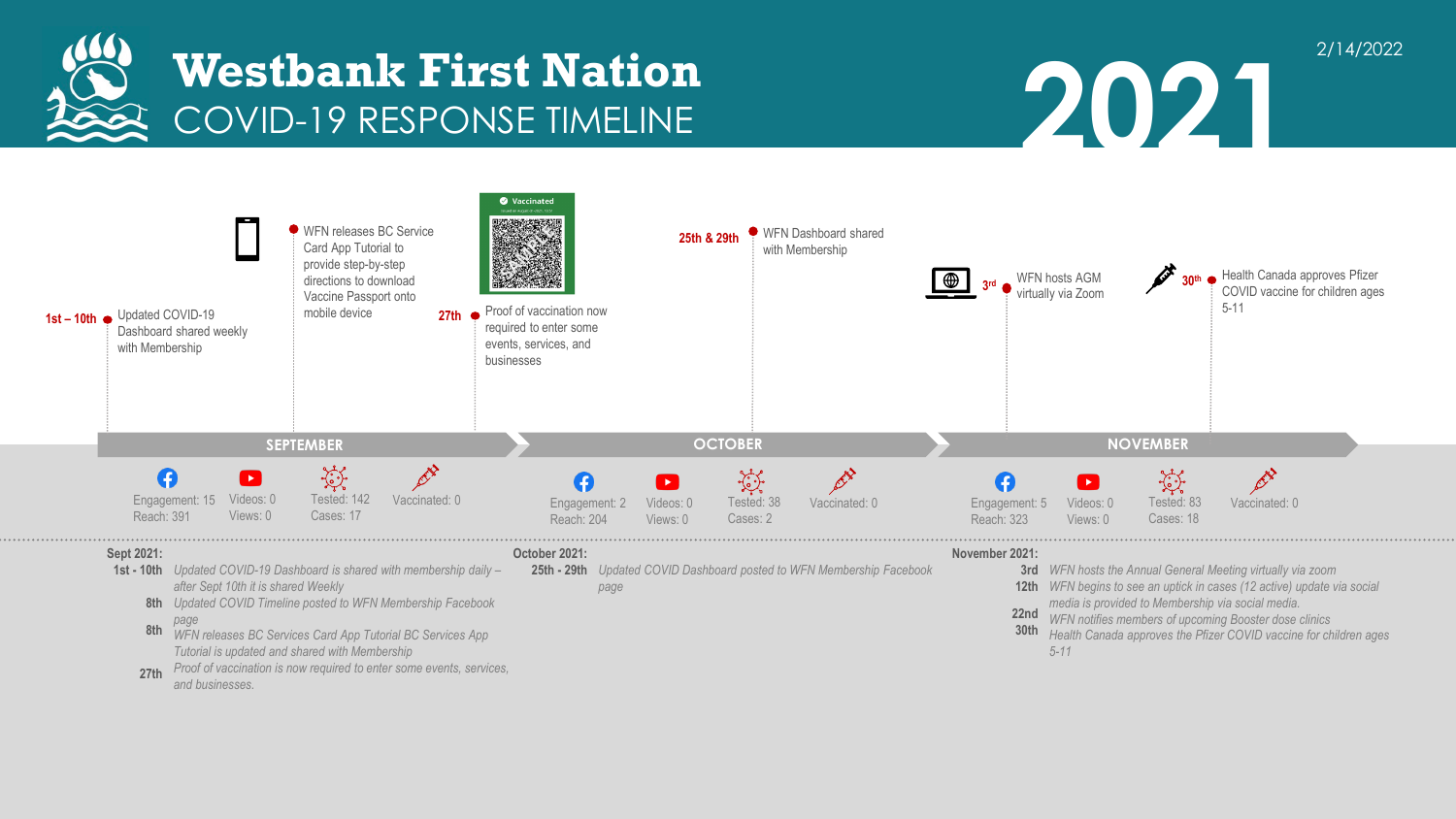



2/14/2022

**2022**